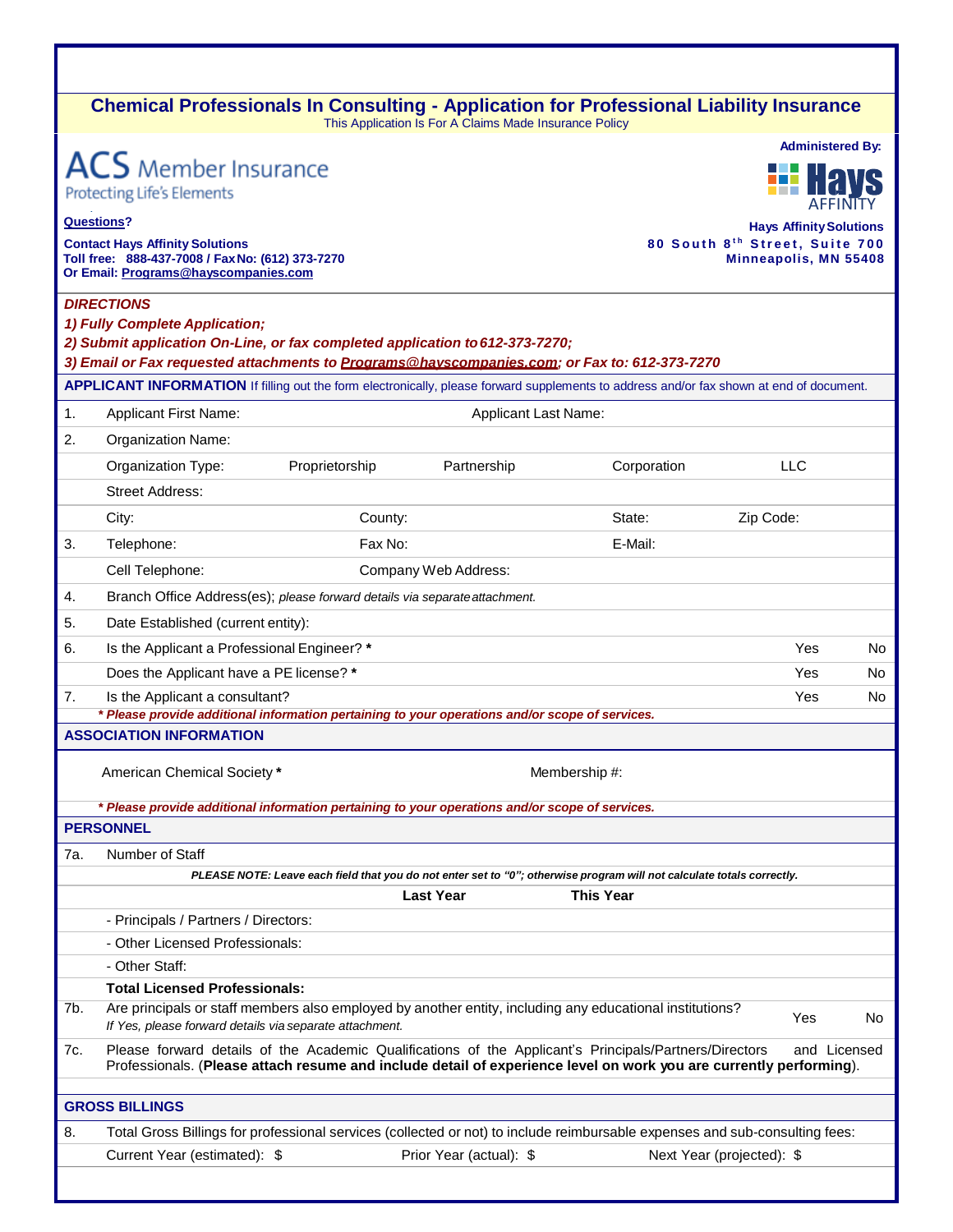## **Chemical Professionals In Consulting**

Professional Liability Insurance Application

#### Administered by Hays Affinity Solutions A Member of **Havs Companies**

|                   | <b>GROSS BILLINGS - continued</b>                                                                                      |                                               |            |                            |                                                                                                                        |            |                            |  |
|-------------------|------------------------------------------------------------------------------------------------------------------------|-----------------------------------------------|------------|----------------------------|------------------------------------------------------------------------------------------------------------------------|------------|----------------------------|--|
|                   | PLEASE NOTE: Leave each field that you do not enter set to "0"; otherwise program will not calculate totals correctly. |                                               |            |                            |                                                                                                                        |            |                            |  |
|                   | a)                                                                                                                     | Work pursuant to Federal or State grants:     |            |                            | $\%$                                                                                                                   |            |                            |  |
|                   | b)                                                                                                                     | <b>Feasibility Studies:</b>                   |            |                            | $\%$                                                                                                                   |            |                            |  |
|                   | Patent Research:<br>$\%$<br>c)                                                                                         |                                               |            |                            |                                                                                                                        |            |                            |  |
|                   | d)                                                                                                                     | All Other Billings:                           |            |                            | %                                                                                                                      |            |                            |  |
|                   |                                                                                                                        | Total (Must equal 100%)                       |            |                            | %                                                                                                                      |            |                            |  |
| 9.                |                                                                                                                        |                                               |            |                            | Please indicate percentage of the Applicant's gross billings derived from projects outside the USA and Canada:         |            | %                          |  |
| 10.               |                                                                                                                        |                                               |            |                            | Were more than 20% of the Applicant's billings during the past fiscal year derived from a single client                |            |                            |  |
|                   |                                                                                                                        | or contract? (If Yes, please attach details). |            |                            |                                                                                                                        | Yes        | No.                        |  |
|                   |                                                                                                                        |                                               |            |                            |                                                                                                                        |            |                            |  |
|                   |                                                                                                                        | <b>PROFESSIONAL DISCIPLINES</b>               |            |                            |                                                                                                                        |            |                            |  |
| 11a.              |                                                                                                                        |                                               |            |                            | Please provide a summary description of profesional services the Applicant is engaged in:                              |            |                            |  |
|                   |                                                                                                                        |                                               |            |                            |                                                                                                                        |            |                            |  |
| 11 <sub>b</sub> . |                                                                                                                        |                                               |            |                            | Is the applicant working with or planning to work with any ethanol and/or ethanol realated projects?                   | Yes        | No.                        |  |
| 12.               |                                                                                                                        |                                               |            |                            | Are any significant changes in the nature or size of the Applicant's business anticipated over the next                |            |                            |  |
|                   |                                                                                                                        |                                               |            |                            | 12 months? Or have there been any such changes in the past 12 months? If Yes, please explain:                          | Yes        | No.                        |  |
|                   |                                                                                                                        |                                               |            |                            |                                                                                                                        |            |                            |  |
|                   |                                                                                                                        |                                               |            |                            |                                                                                                                        |            |                            |  |
|                   |                                                                                                                        |                                               |            |                            |                                                                                                                        |            |                            |  |
| 13.               |                                                                                                                        |                                               |            |                            | Specify as a percentage of the Applicant's Gross Billings (Total must equal 100%):                                     |            |                            |  |
|                   |                                                                                                                        |                                               |            |                            | PLEASE NOTE: Leave each field that you do not enter set to "0"; otherwise program will not calculate totals correctly. |            |                            |  |
|                   | <b>Description</b>                                                                                                     |                                               | Percentage | Years<br><b>Experience</b> | <b>Description</b>                                                                                                     | Percentage | Years<br><b>Experience</b> |  |
|                   |                                                                                                                        | Aerospace / Transportation                    | %          |                            | Metals / Metal Products                                                                                                | %          |                            |  |
|                   |                                                                                                                        | Agriculture & Food                            | %          |                            | <b>Nuclear</b>                                                                                                         | %          |                            |  |
|                   | Analytical                                                                                                             |                                               | $\%$       |                            | Organic                                                                                                                | %          |                            |  |
|                   |                                                                                                                        | Biochemistry                                  | %          |                            | Paint / Coatings                                                                                                       | %          |                            |  |
|                   |                                                                                                                        | Biotechnology                                 | %          |                            | <b>Patent Research</b>                                                                                                 | %          |                            |  |
|                   |                                                                                                                        | <b>Chemical Education</b>                     | %          |                            | Personal Care / Cosmetics                                                                                              | %          |                            |  |
|                   |                                                                                                                        | Chemical Information                          | $\%$       |                            | <b>Pharmaceutical / Medicinal</b>                                                                                      | %          |                            |  |
|                   |                                                                                                                        | <b>Clinical / Diagnostic *</b>                | %          |                            | Physical                                                                                                               | %          |                            |  |
|                   |                                                                                                                        | Colloids & Surfaces                           | $\%$       |                            | <b>Pollution - Analysis</b>                                                                                            | %          |                            |  |
|                   |                                                                                                                        | <b>Combination Chemistry</b>                  | %          |                            | <b>Pollution - Remediation</b>                                                                                         | %          |                            |  |
|                   |                                                                                                                        | Computing / Molecular Modeling                | %          |                            | Polymers / Plastics                                                                                                    | %          |                            |  |
|                   |                                                                                                                        | Electronics / Semiconductors                  | %          |                            | Process Engineering / Modeling *                                                                                       | %          |                            |  |
|                   |                                                                                                                        | Energy/Fuels                                  | %          |                            | Pulp / Paper / Wood                                                                                                    | %          |                            |  |
|                   |                                                                                                                        | <b>Environmental - Analyzing</b>              | $\%$       |                            | Rubber                                                                                                                 | %          |                            |  |
|                   |                                                                                                                        | <b>Environmental - Remediation</b>            | $\%$       |                            | Soaps / Detergents / Cleaners - Process                                                                                | $\%$       |                            |  |
|                   |                                                                                                                        | <b>Expert Witness</b>                         | %          |                            | Soaps / Detergents / Cleaners - Analysis                                                                               | ℅          |                            |  |
|                   | Forensics                                                                                                              |                                               | $\%$       |                            | Soaps / Detergents / Cleaners - Research                                                                               | $\%$       |                            |  |
|                   |                                                                                                                        | Geochemistry                                  | %          |                            | Textiles / Fiber                                                                                                       | %          |                            |  |
|                   |                                                                                                                        | Glass / Ceramics / Composites                 | %          |                            | Toxicology                                                                                                             | $\%$       |                            |  |
|                   |                                                                                                                        | <b>Health &amp; Safety</b>                    | %          |                            | Writing - Technical                                                                                                    | %          |                            |  |
|                   |                                                                                                                        | Inorganic Chemistry                           | %          |                            | Writing - Reporting                                                                                                    | $\%$       |                            |  |
|                   |                                                                                                                        | <b>Lubricants / Oils (Petrol)</b>             | $\%$       |                            | Other (please specify)                                                                                                 | $\%$       |                            |  |
|                   |                                                                                                                        | Marketing / Sales / Business                  | %          |                            |                                                                                                                        |            |                            |  |
|                   | <b>Materials</b>                                                                                                       | * Please supply detail of discipline          | $\%$       |                            | Total (Must equal 100%)                                                                                                | %          |                            |  |
|                   |                                                                                                                        |                                               |            |                            |                                                                                                                        |            |                            |  |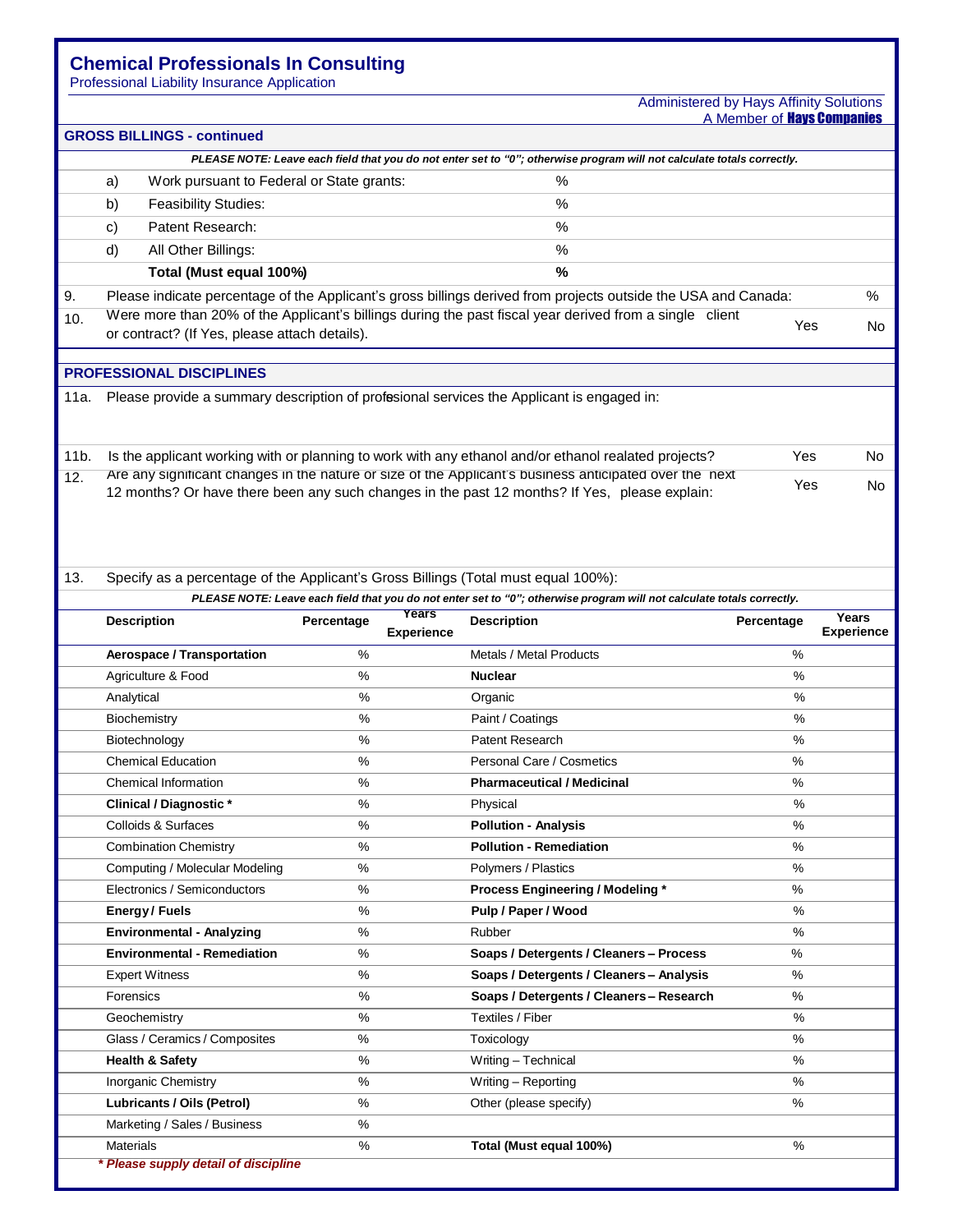# **Chemical Professionals In Consulting**

Professional Liability Insurance Application

Administered by Hays Affinity Solutions

| A Member of <b>Havs Companies</b> |  |  |  |  |
|-----------------------------------|--|--|--|--|
|                                   |  |  |  |  |

| <b>PROFESSIONAL DISCIPLINES - continued</b> |                                                                             |                                                                                                                                                                                                                                          |                           |     |  |  |  |  |
|---------------------------------------------|-----------------------------------------------------------------------------|------------------------------------------------------------------------------------------------------------------------------------------------------------------------------------------------------------------------------------------|---------------------------|-----|--|--|--|--|
| 14.                                         | Please describe the Applicant's 3 largest projects during the past 3 years. |                                                                                                                                                                                                                                          |                           |     |  |  |  |  |
|                                             |                                                                             | <b>Client Name</b><br>Service<br>Applicant's Fee                                                                                                                                                                                         | <b>Total Project Cost</b> |     |  |  |  |  |
|                                             |                                                                             |                                                                                                                                                                                                                                          |                           |     |  |  |  |  |
|                                             |                                                                             |                                                                                                                                                                                                                                          |                           |     |  |  |  |  |
|                                             |                                                                             |                                                                                                                                                                                                                                          |                           |     |  |  |  |  |
|                                             |                                                                             |                                                                                                                                                                                                                                          |                           |     |  |  |  |  |
| 15.                                         |                                                                             | Please forward a copy of the Company's brochure, if available.                                                                                                                                                                           |                           |     |  |  |  |  |
| 16.                                         |                                                                             | Do you use a written contract with clients?                                                                                                                                                                                              | Yes                       | No  |  |  |  |  |
| 17.                                         |                                                                             | Please forward a copy of a typical contract of hire utilized by the Applicant                                                                                                                                                            |                           |     |  |  |  |  |
|                                             |                                                                             |                                                                                                                                                                                                                                          |                           |     |  |  |  |  |
|                                             |                                                                             | <b>SUBCONTRACTORS / SUBCONSULTANTS</b>                                                                                                                                                                                                   |                           |     |  |  |  |  |
| 18.                                         | a)                                                                          | $\%$<br>Please indicate percentages of work Applicant subcontracts to others:                                                                                                                                                            |                           |     |  |  |  |  |
|                                             | b)                                                                          | Are written contracts used for all subcontractors and subconsultants?                                                                                                                                                                    | <b>Yes</b>                | No. |  |  |  |  |
|                                             |                                                                             |                                                                                                                                                                                                                                          |                           |     |  |  |  |  |
|                                             | C)                                                                          | Do the Applicant's contract with subcontractors and subconsultants contain indemnification and<br>hold harmless provisions?                                                                                                              | Yes                       | No. |  |  |  |  |
|                                             | d)                                                                          | Does the Applicant obtain certificates of insurance from all subcontractors and subconsultants?                                                                                                                                          | Yes                       | No. |  |  |  |  |
|                                             | e)                                                                          | Is the Applicant named as an Additional Insured under all subcontractor and subconsultant<br><b>General Liability policies?</b>                                                                                                          | Yes                       | No. |  |  |  |  |
|                                             |                                                                             |                                                                                                                                                                                                                                          |                           |     |  |  |  |  |
|                                             | <b>MANAGEMENT</b>                                                           |                                                                                                                                                                                                                                          |                           |     |  |  |  |  |
| 19.                                         | a)                                                                          | Does the Applicant have any in-house quality control procedures?                                                                                                                                                                         | Yes                       | No. |  |  |  |  |
|                                             | b)                                                                          | Has the name of the Applicant changed or has any other firm been merged with or into the                                                                                                                                                 |                           |     |  |  |  |  |
|                                             |                                                                             | applicant, or is any such change pending? If yes, please forward details via separate attachment.                                                                                                                                        | Yes                       | No  |  |  |  |  |
|                                             | C)                                                                          | Is the Applicant controlled, owned by or associated with, or does the Applicant control or own<br>any other entity? If yes, please forward details via separate attachment.                                                              | Yes                       | No  |  |  |  |  |
|                                             |                                                                             |                                                                                                                                                                                                                                          |                           |     |  |  |  |  |
|                                             |                                                                             | <b>LOSS HISTORY</b>                                                                                                                                                                                                                      |                           |     |  |  |  |  |
| 20.                                         | a)                                                                          | Have any claims or suits been made against the Applicant? If yes, please forward details via<br>separate attachment.                                                                                                                     | Yes                       | No  |  |  |  |  |
|                                             | b)                                                                          | Are any member(s) of the Applicant aware of any circumstances, allegations or contentions as to<br>any incident which may result in a claim being made against the Applicant? If yes, please forward<br>details via separate attachment. | Yes                       | No  |  |  |  |  |
|                                             | c)                                                                          | Has the Applicant or any principal been the subject of disciplinary action by authorities as a<br>result of their professional activities? If yes, please forward details via separate attachment.                                       | Yes                       | No. |  |  |  |  |
|                                             |                                                                             |                                                                                                                                                                                                                                          |                           |     |  |  |  |  |
|                                             |                                                                             |                                                                                                                                                                                                                                          |                           |     |  |  |  |  |
|                                             |                                                                             |                                                                                                                                                                                                                                          |                           |     |  |  |  |  |
|                                             |                                                                             |                                                                                                                                                                                                                                          |                           |     |  |  |  |  |
|                                             |                                                                             |                                                                                                                                                                                                                                          |                           |     |  |  |  |  |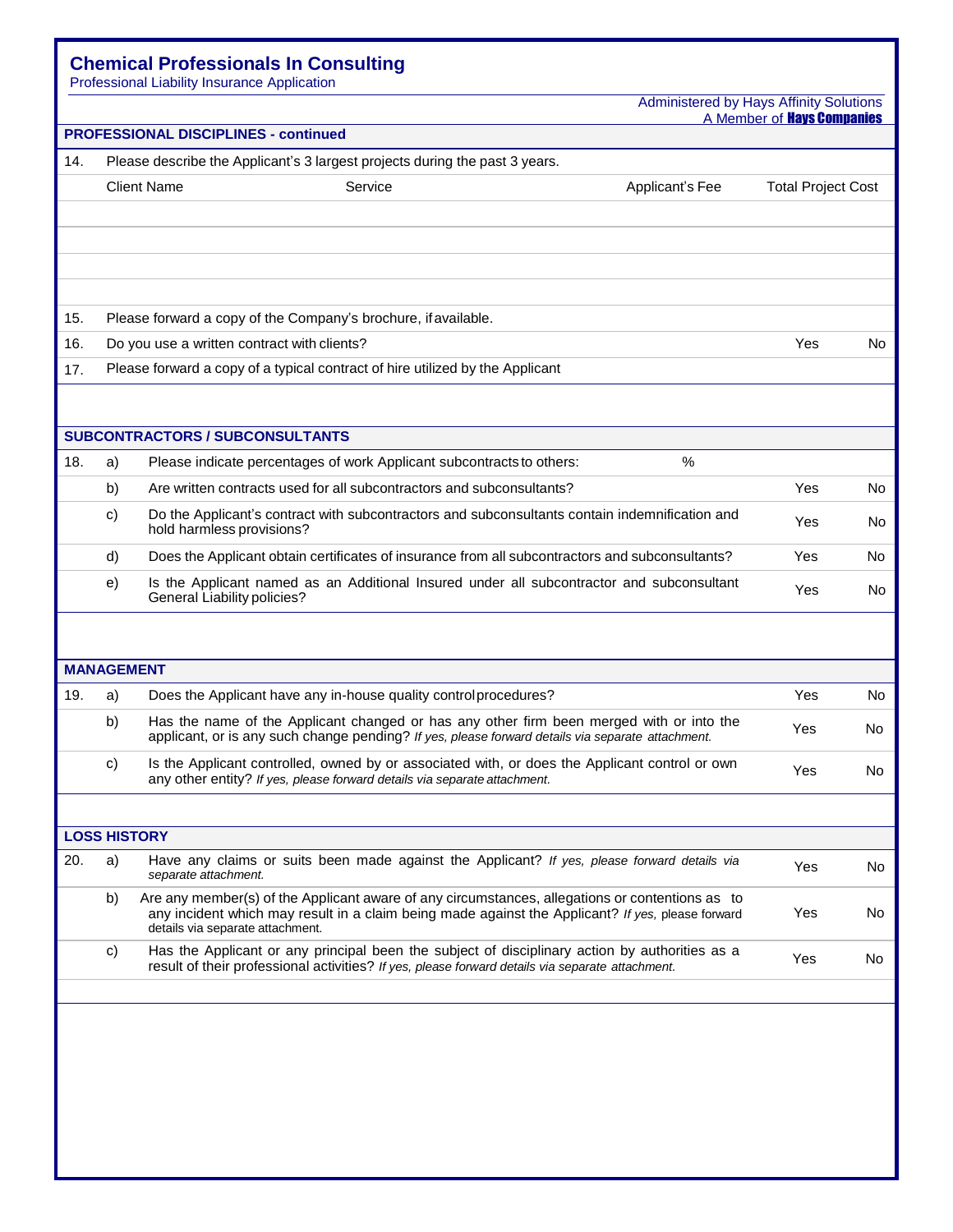# **Chemical Professionals In Consulting**

Professional Liability Insurance Application

#### Administered by Hays Affinity Solutions A Member of **Hays Companies**

| <b>INSURANCE</b>                  |                   |                                     |                                                                                                       |                                                                                                                                                                                                                                                                                                                                                                                                                                                                                                                                                                                                                                                                                                                                                                                                                                                                                                                                                                                                                                                                                                                                                    |                   |                      |                  |      |     |
|-----------------------------------|-------------------|-------------------------------------|-------------------------------------------------------------------------------------------------------|----------------------------------------------------------------------------------------------------------------------------------------------------------------------------------------------------------------------------------------------------------------------------------------------------------------------------------------------------------------------------------------------------------------------------------------------------------------------------------------------------------------------------------------------------------------------------------------------------------------------------------------------------------------------------------------------------------------------------------------------------------------------------------------------------------------------------------------------------------------------------------------------------------------------------------------------------------------------------------------------------------------------------------------------------------------------------------------------------------------------------------------------------|-------------------|----------------------|------------------|------|-----|
| 21.                               |                   |                                     |                                                                                                       | Has insurance of the type for which the Applicant is now applying been declined, cancelled or had the<br>renewal thereof refused? If yes, please forward details via separate attachment.                                                                                                                                                                                                                                                                                                                                                                                                                                                                                                                                                                                                                                                                                                                                                                                                                                                                                                                                                          |                   |                      |                  | Yes  | No. |
| 22.                               |                   |                                     | Please give details of previous insurance:                                                            |                                                                                                                                                                                                                                                                                                                                                                                                                                                                                                                                                                                                                                                                                                                                                                                                                                                                                                                                                                                                                                                                                                                                                    |                   |                      |                  |      |     |
|                                   |                   | <b>Carrier</b>                      | Policy No.                                                                                            | <b>Limits Each</b><br>Date Claim / Aggregate                                                                                                                                                                                                                                                                                                                                                                                                                                                                                                                                                                                                                                                                                                                                                                                                                                                                                                                                                                                                                                                                                                       | <b>Deductible</b> | <b>Paid Premiums</b> | Eff. Date        | Exp. |     |
|                                   |                   | Retroactive Date of Current Policy: |                                                                                                       |                                                                                                                                                                                                                                                                                                                                                                                                                                                                                                                                                                                                                                                                                                                                                                                                                                                                                                                                                                                                                                                                                                                                                    |                   |                      |                  |      |     |
| 23.                               |                   |                                     |                                                                                                       | Please check coverage Limits and Deductible requested:                                                                                                                                                                                                                                                                                                                                                                                                                                                                                                                                                                                                                                                                                                                                                                                                                                                                                                                                                                                                                                                                                             |                   |                      |                  |      |     |
|                                   | a)                | Cover Limits of Liability           |                                                                                                       | \$250,000                                                                                                                                                                                                                                                                                                                                                                                                                                                                                                                                                                                                                                                                                                                                                                                                                                                                                                                                                                                                                                                                                                                                          | \$500,000         | \$1,000,000          | Other (specify): |      |     |
|                                   | b)                | Deductible                          |                                                                                                       | \$5,000                                                                                                                                                                                                                                                                                                                                                                                                                                                                                                                                                                                                                                                                                                                                                                                                                                                                                                                                                                                                                                                                                                                                            | \$10,000          |                      | Other (specify): |      |     |
|                                   | <b>SUBMISSION</b> |                                     |                                                                                                       |                                                                                                                                                                                                                                                                                                                                                                                                                                                                                                                                                                                                                                                                                                                                                                                                                                                                                                                                                                                                                                                                                                                                                    |                   |                      |                  |      |     |
|                                   | OR MISSTATED.     | POLICY MAY BE DEEMED NULL AND VOID. |                                                                                                       | THE APPLICANT DECLARES THAT, AFTER INQUIRY, TO THE BEST KNOWLEDGE OF ALL PERSONS TO BE INSURED THE STATEMENTS SET<br>FORTH HEREIN AND IN ANY ATTACHMENTS MADE HERETO ARE TRUE, AND NO MATERIAL FACTS HAVE BEEN SUPRESSED, OMITTED,<br>UNDERWRITERS RESERVE THE RIGHT TO AMEND THE TERMS, CONDITIONS AND LIMITATIONS OF ANY POLICY ISSUED AS A RESULT OF<br>THIS APPLICATION, IF SUBSEQUENT TO THE DATE OF THIS APPLICATION, BUT PRIOR TO THE INCEPTION OF SUCH POLICY, THERE ARE<br>ANY MATERIAL ALTERATIONS TO THE INFORMATION CONTAINED HEREIN.<br>COMPLETION OF THIS APPLICATION DOES NOT BIND THE UNDERWRITER TO PROVIDE COVERAGE, BUT IT IS AGREED THAT THE<br>STATEMENTS AND PARTICULARS CONTAINED HEREIN WILL BE RELIED UPON BY UNDERWRITERS IN THE EVENT A POLICY IS ISSUED.<br>THIS APPLICATION IS SIGNED ON BEHALF OF ALL OWNERS, PRINCIPALS, PARTNERS, SHAREHOLDERS, DIRECTORS AND EMPLOYEES.<br>BY SUBMITTING THIS APPLICATION, THE APPLICANT AGREES THAT IN THE EVENT THE APPLICATION CONTAINS MISREPRESENTATIONS<br>OR FAILS TO STATE FACTS MATERIALLY AFFECTING THE RISK ASSUMED BY THE INSURING COMPANY UNDER A POLICY ISSUED, THE |                   |                      |                  |      |     |
| Signature:                        |                   |                                     |                                                                                                       |                                                                                                                                                                                                                                                                                                                                                                                                                                                                                                                                                                                                                                                                                                                                                                                                                                                                                                                                                                                                                                                                                                                                                    | Title:            |                      |                  |      |     |
|                                   |                   |                                     | (Must be signed by Owner, Partner or Officer)                                                         |                                                                                                                                                                                                                                                                                                                                                                                                                                                                                                                                                                                                                                                                                                                                                                                                                                                                                                                                                                                                                                                                                                                                                    | Date:             |                      |                  |      |     |
| FAX:<br><b>OR</b><br><b>MAIL:</b> |                   |                                     | 612-373-7270<br><b>Hays Affinity Solutions</b><br>80 S 8th Street, Suite 700<br>Minneapolis, MN 55408 | PLEASE FORWARD ANY ATTACHMENTS TO THE PLAN ADMINISTRATOR BY:<br><b>Professional Liability Plan Administrator</b>                                                                                                                                                                                                                                                                                                                                                                                                                                                                                                                                                                                                                                                                                                                                                                                                                                                                                                                                                                                                                                   |                   |                      |                  |      |     |
|                                   |                   |                                     |                                                                                                       | PLEASE NOTE: DUE TO STATE REGULATORY FILING REQUIREMENTS, PREMIUM PAYMENT & A SIGNED APPLICATION<br>MUST BE RECEIVED BY THE EFFECTIVE DATE TO BIND COVERAGE.                                                                                                                                                                                                                                                                                                                                                                                                                                                                                                                                                                                                                                                                                                                                                                                                                                                                                                                                                                                       |                   |                      |                  |      |     |